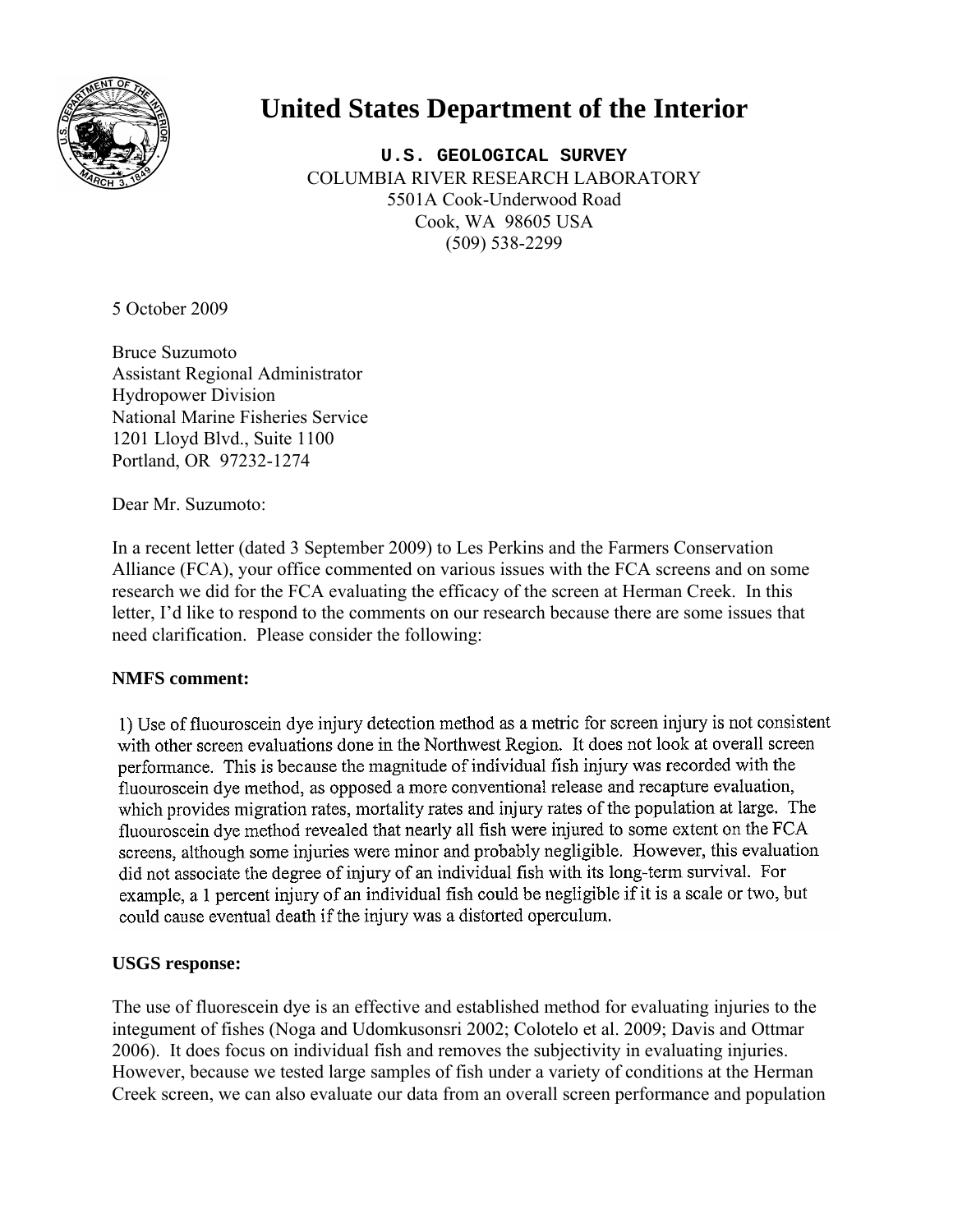perspective, as mentioned in your comment above. In fact, we have done so in our final report, using NMFS-established criteria for injury in fish. This analysis revealed that *no* fish were injured as a result of passing over the screen under a variety of hydraulic conditions—even very shallow water over the screen surface. Now granted, the NMFS injury criteria are rather severe, for example performance standards include less than  $0.5\%$  mortality and  $\leq 2\%$  injury rate (i.e., the percent of a sample that is injured) for salmonid smolts. The agency defines injury as visual trauma (including but not limited to hemorrhaging, open wounds without fungus growth, gill damage, bruising greater than 0.5 cm in diameter, etc.), loss of equilibrium, or greater than 20% descaling on one side (Bryan Nordlund, NMFS, personal communication). We are not aware of how or when NMFS came up with these criteria (we can't find anything substantive in the literature), but we nevertheless compared our fish to these criteria and found no injury. Please note that *all* of the injuries we saw in our fish, not *some* of them (as stated above), were minor particularly when compared to the NMFS criteria just mentioned. We think these results should be seriously considered by NMFS when evaluating the efficacy of the FCA screen designs. Although our work was focused on the Herman Creek screen, we are confident that our results would extend to other FCA screens of similar size and under similar operating conditions. Finally, we did evaluate short-term (48 h) survival of fish after they passed over the Herman Creek screen under all conditions and found that no fish died.

As an aside, we have searched the literature quite extensively for information that led to the development of current NMFS criteria for the operation of passive and active screens, but we can't find anything substantial. There are papers and grey literature reports here and there, but nothing that unequivocally points to the methods and logic underlying NMFS fish screening criteria. In other words, where did the current injury and mortality criteria come from? It would be helpful to have some peer-reviewed citations upon which criteria are based. Along the same lines, how were sweeping velocity and approach velocity criteria developed? Did this come exclusively from swimming performance studies? If so, we may want to discuss re-visiting these criteria since recent research has shown that the performance of fish in swim tunnels can dramatically underestimate their true capabilities (Peake 2004, 2008). As far as we know, current fish screening criteria are in "draft format" only and they have been that way for several years. Nothing has ever been finalized. As more and newer designs of fish screens are installed, it would help to have established, defensible criteria available to evaluate the efficacy of such devices.

### **NMFS comment:**

2) The fluouroscein dye method probably could have utility in detecting de-scaling of smolts. Unfortunately, smolted fish were not tested.

### **USGS response:**

We did not test smolts and agree that they would be a good test animal for screen tests. However, we know that truly smolting fish are very difficult to hold in captivity and are difficult to work with.

### **NMFS comment:**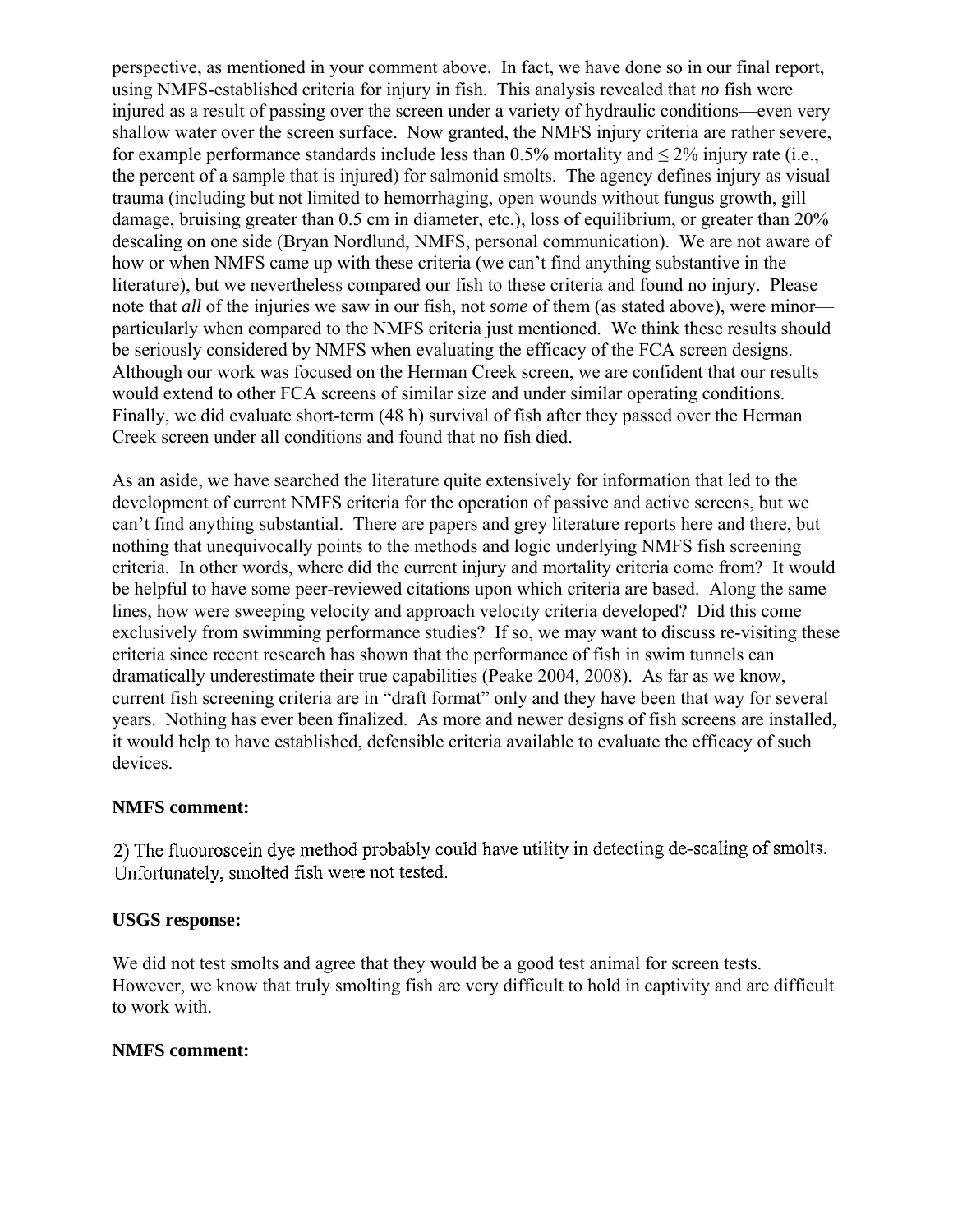3) There was no attempt to measure screen egress time. For this type of test, marked test fish (smolted) should be released well upstream of the screen and captured or detected downstream of the screen. Egress from the release point to the capture point should be through relatively uniform hydraulic conditions. To determine the extent of delay, egress time through the screen site should be compared with egress time through an equal length of flow conveyance just above

the screen site. Flat-plate Passive Integrated Transponder (PIT) tag arrays could be used to perform this test with PIT tagged fish. Radio telemetry or acoustic telemetry methods could also be employed. Mark and recapture techniques could also be used, but may present problems if recapture of the majority of the test fish does not occur.

# **USGS response:**

Although we understand this comment, we think its underlying context stems from work evaluating the efficacy of screens at large hydropower dams. Such "egress time" work is typically done at dams in the Columbia River Basin. However, we don't think it's valid to compare evaluations of large, vertically-oriented traveling screens at dams to those done at small, off-channel, horizontal flat plate irrigation diversions. At dams, fish have to pass the concrete structure and egress time studies can be informative. At small, off-channel diversions such as the one at Herman Creek, fish do not have to pass over the screen. In fact, we don't want fish to enter the screen site—we'd rather have them migrate in the creek or river. Thus, we think the scale and context of such studies are simply not comparable. For example, if we were to release hundreds of PIT-tagged juvenile salmonids upstream of the Herman Creek screen, how many, or what percentage of them, would become entrained? We discussed this at our office and concluded that a very small percentage would likely become entrained. This is a completely different context than evaluating large screens at a hydropower facility. This isn't to say that evaluating and understanding the rate of entrainment at irrigation diversions wouldn't be useful—it would. A PIT tag study as described above could provide information on this. For egress time, however, we recommend simply releasing fish at the intake of the screen (which we did not do) and monitoring the time it takes for them to pass. We remain unconvinced that a comparison of passage rates between a screened portion of a conveyance (i.e., the screen itself) and an equivalent length of unscreened conveyance (i.e., the stream) is particularly relevant to the overall evaluation of diversions like the FCA screens. Perhaps more discussion is warranted here.

We know that your agency is currently reviewing our final report on this research and we look forward to receiving your comments. We also look forward to cooperating with you on documenting the effects of flat plate fish screens on fish injury and mortality. Please feel free to call me if you have any questions.

Sincerely,

Matthew G. Mesa, Ph.D. Research Fishery Biologist

# **References**